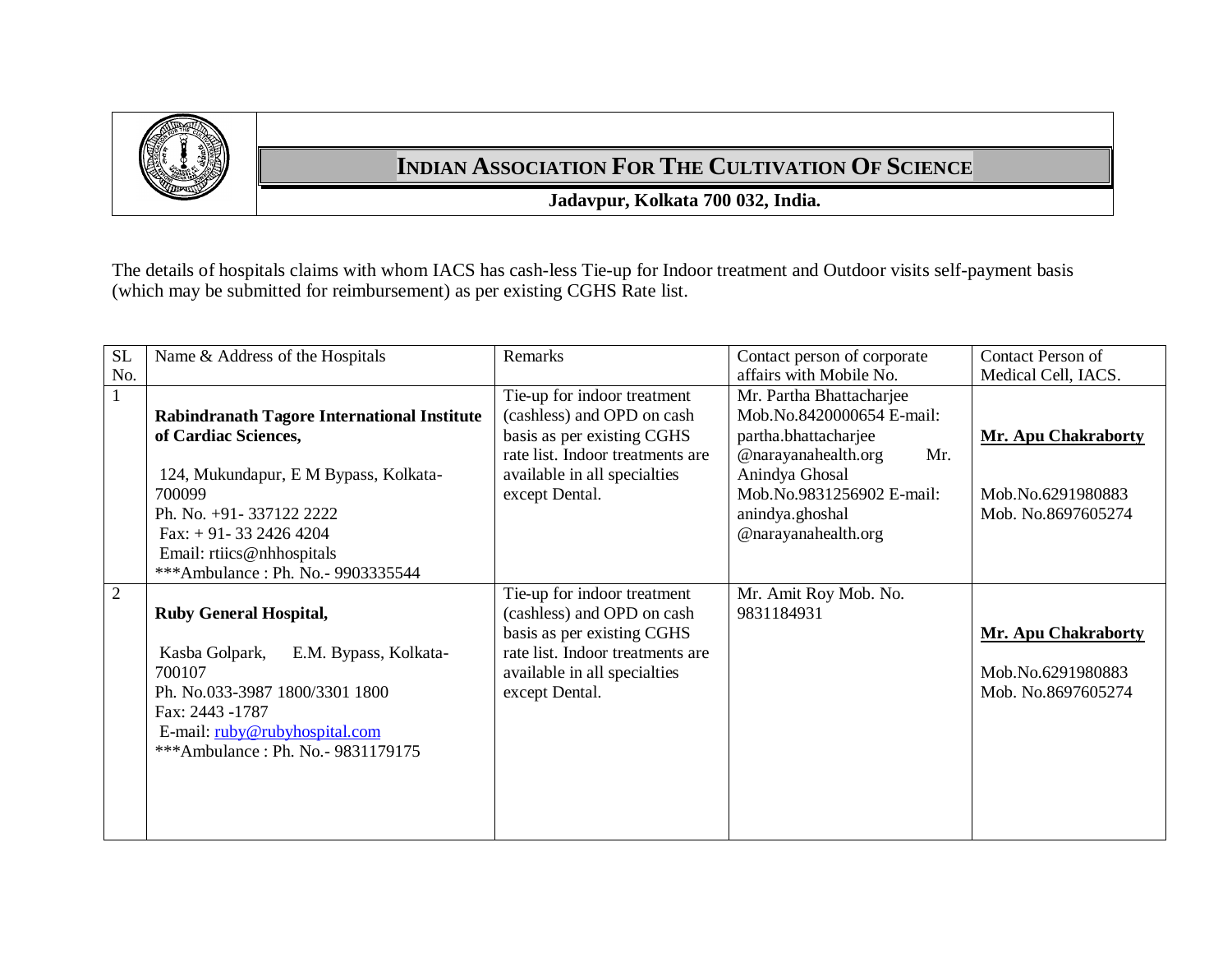| 3              | K P C Medical College & Hospital,<br>1F Raja S C Mullick Road, Jadavpur, Kolkata -<br>700032 Ph. No.033-30016156-60<br>Fax-033-24298488 E-<br>mailkpchospital@kpcmedicalcollege.com<br>***Ambulance: Ph. No.-033-40449700         | Tie-up for indoor treatment<br>(cashless) and OPD on cash<br>basis as per existing CGHS<br>rate list. Indoor treatments are<br>available in all specialties<br>except Dental.                             | Mr. Chandan Bhowmick Mob.<br>No. 9830363829                                     | <b>Mr. Apu Chakraborty</b><br>Mob.No.6291980883<br>Mob. No.8697605274 |
|----------------|-----------------------------------------------------------------------------------------------------------------------------------------------------------------------------------------------------------------------------------|-----------------------------------------------------------------------------------------------------------------------------------------------------------------------------------------------------------|---------------------------------------------------------------------------------|-----------------------------------------------------------------------|
| $\overline{4}$ | <b>B M Birla Heart Research Centre,</b><br>1/1 National Library Avenue, Kolkata -700027.<br>Ph. No. +91-33 3040-3040/2456 7777/7890<br>Fax: +91-33 24567000<br>E-mail:- bmbhrc@birlaheart.org                                     | Tie-up for indoor cardiac<br>treatment (cashless) only as per<br>existing CGHS rate.                                                                                                                      | Mr. Pralay Krishna Mazumder<br>Mob. No. 8232904040                              | <b>Mr. Apu Chakraborty</b><br>Mob.No.6291980883<br>Mob. No.8697605274 |
| 5              | Dr.Nihar Munshi Eye Foundation,<br>1/3 Dover Place, Kolkata-700019<br>Ph. No.2461-9769/8733/9844<br>Fax:2461-9567<br>E-mail:nmef@bsnl.in/niharmunsi@gmail.com                                                                     | Tie-up for indoor treatment<br>(cashless) and OPD on cash<br>basis as per existing CGHS<br>rate list.                                                                                                     | Mr. Sanjib Choudhury<br>Mob.No.9239764904                                       | <b>Mr. Apu Chakraborty</b><br>Mob.No.6291980883<br>Mob. No.8697605274 |
| 6              | <b>AMRI Hospitals,</b><br>Dhakuria Garihat Road(Beside Dhakuria<br>Bridge), Kolkata-700029<br>Ph. No.+91-33-6626-0000, 2461-2626<br>Fax:+91-33-2465-5257,<br>E-mail: amri@amrihospitals.in<br>***Ambulance: Ph. No.-033- 66260000 | Tie-up for indoor treatment<br>(cashless) and OPD on cash<br>basis as per existing CGHS<br>rate list except consultation<br>fees. Indoor treatments are<br>available in all specialties<br>except Dental. | Mr. Ranjit Kr Prosad<br>Mob. No.9831912070<br>Ms. Soumita Chandra<br>7044068342 | <b>Mr. Apu Chakraborty</b><br>Mob.No.6291980883<br>Mob. No.8697605274 |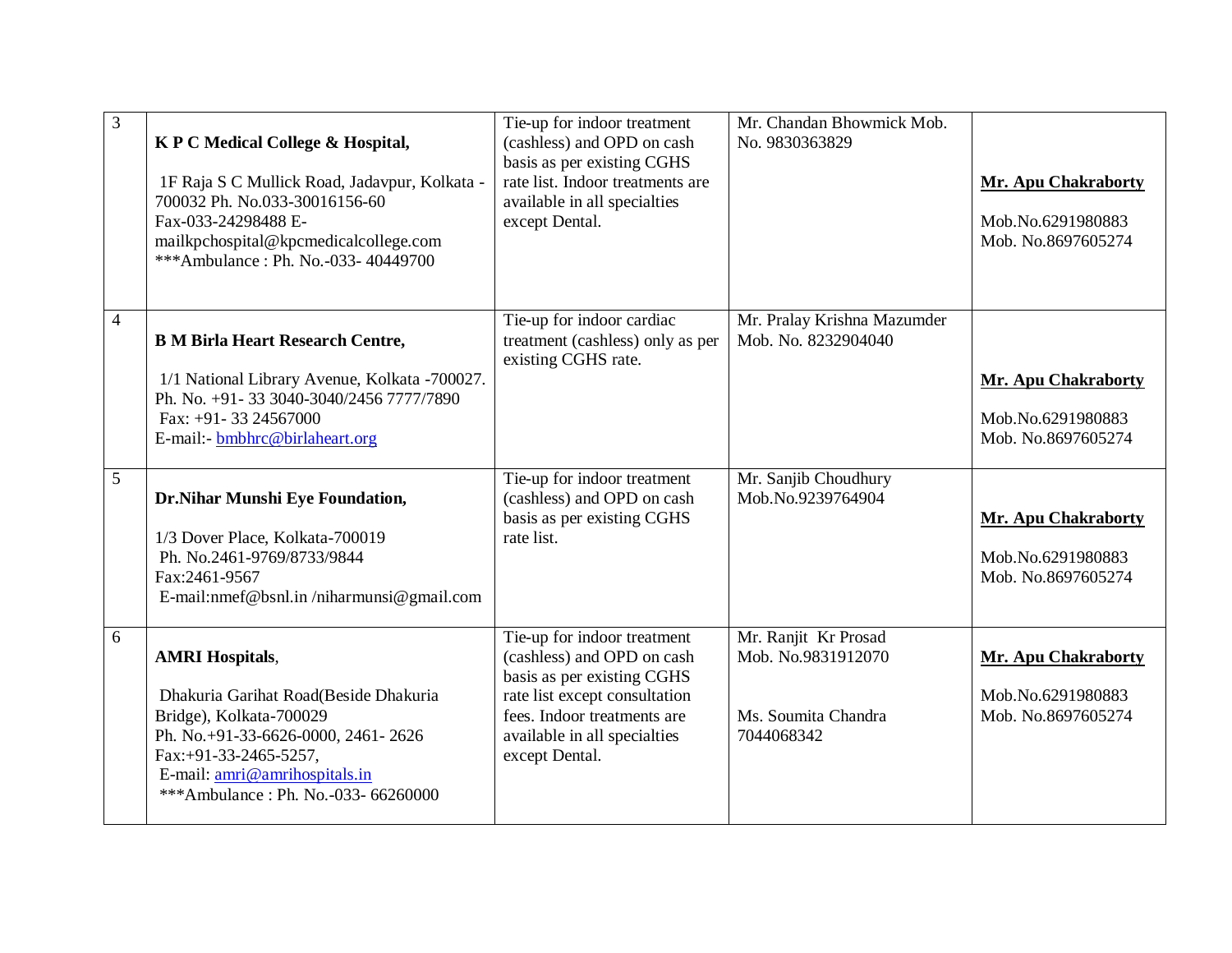| $\overline{7}$ | <b>AMRI Hospitals,</b><br>Mukundapur 230, Barakhola Lane, E.M.<br>Bypass, Behind Metro Cash& Carry, Kolkata-<br>700099<br>Ph. No. $+91-33-66061000$<br>Fax: +91 -336606-1827,<br>E-mail: info@visioncarehospitals.in<br>In emergency call: 66060000<br>***Ambulance: Ph. No.-033- 66061000 | Tie-up for indoor treatment<br>(cashless) and OPD on cash<br>basis as per existing CGHS<br>rate list except consultation<br>fees. Indoor treatments are<br>available in all specialties<br>except Dental. | Ms. Debarati Bhattacharya<br>Mob. No.8981302691<br>Ms. Maini Chatterjee<br>Mob. No.9163333866 | <b>Mr. Apu Chakraborty</b><br>Mob.No.6291980883<br>Mob. No.8697605274 |
|----------------|--------------------------------------------------------------------------------------------------------------------------------------------------------------------------------------------------------------------------------------------------------------------------------------------|-----------------------------------------------------------------------------------------------------------------------------------------------------------------------------------------------------------|-----------------------------------------------------------------------------------------------|-----------------------------------------------------------------------|
| $8\,$          | <b>AMRI Hospitals,</b><br>Salt Lake JC-16&17, Salt Lake City, Kolkata-<br>700098 Ph. No. +91-33 66147700/66063800<br>Fax: +91-33 23353327/23350327<br>E-mail: amri@amrihospitals.in<br>***Ambulance: Ph. No.-033- 66147700                                                                 | Tie-up for indoor treatment<br>(cashless) and OPD on cash<br>basis as per existing CGHS<br>rate list except consultation<br>fees. Indoor treatments are<br>available in all specialties<br>except Dental. | Ms. Ishita Gupta<br>Mob.No.900773889/<br>9007753889                                           | <b>Mr. Apu Chakraborty</b><br>Mob.No.6291980883<br>Mob. No.8697605274 |
| 9              | Medica Hospitals Pvt. LTD.,<br>127, Mukunddapur, Kolkata -700 099<br>Ph. No.+91 3366520000 Fax:+91-3324264967<br>E-mail: contactus@medicahospitals.in<br>***Ambulance: Ph. No.-033- 66520100                                                                                               | Tie-up for indoor treatment<br>(cashless) and OPD on cash<br>basis as per existing CGHS<br>rate list. Indoor treatments are<br>available in all specialties<br>except Dental.                             | Mr. Sumantra Chatterjee Mob.<br>No.9163307520                                                 | <b>Mr. Apu Chakraborty</b><br>Mob.No.6291980883<br>Mob. No.8697605274 |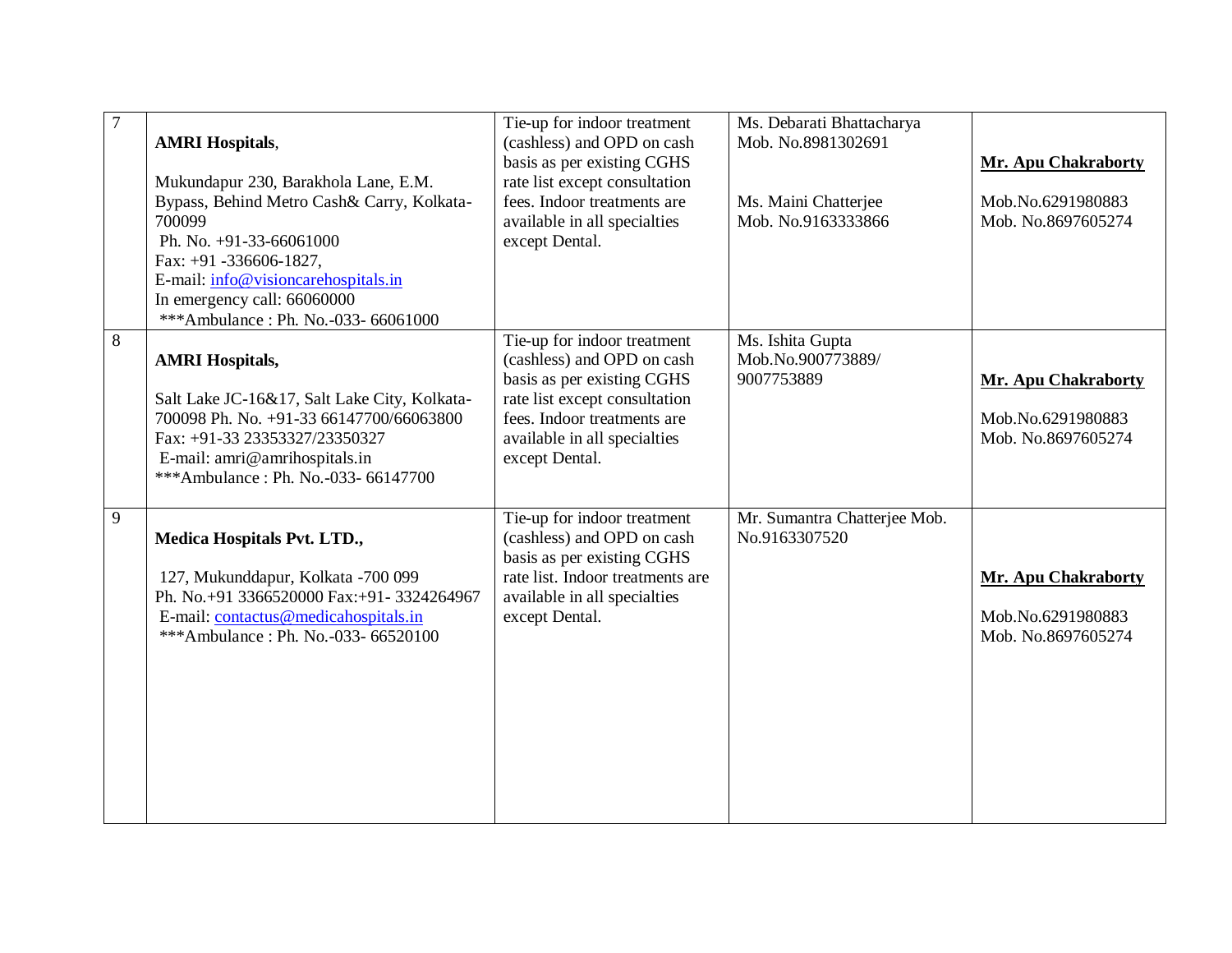| 10 | <b>Susrut Eye Foundation &amp; Research Centre</b><br>HB 35/A/1, Sector-III, Salt Lake City,<br>Kolkata-700106<br>Phone(91) (33)23580201, 2334-<br>1628/1632/1648<br>Fax No: (91) (033) 2334-0651<br>Vanmukta Eye Bank-09830023230<br>E-mail address: susrut36@cal3.vsnl.net.in | Tie-up for indoor treatment<br>(cashless) and OPD on cash<br>basis as per existing CGHS<br>rate list.                                                                                                                                                                                                            | Mr. Somnath Chatterjee<br>Mob.No. 9163257001<br>Email:<br>mail2somnathc@gmail.com                        | <b>Mr. Apu Chakraborty</b><br>Mob.No.6291980883<br>Mob. No.8697605274 |
|----|---------------------------------------------------------------------------------------------------------------------------------------------------------------------------------------------------------------------------------------------------------------------------------|------------------------------------------------------------------------------------------------------------------------------------------------------------------------------------------------------------------------------------------------------------------------------------------------------------------|----------------------------------------------------------------------------------------------------------|-----------------------------------------------------------------------|
| 11 | <b>Apollo Gleneagles Hospital Limited</b><br>58, Canal Circular Road,<br>Kolkata-700054<br>Ph.No.91 3323203040/23202122<br>Fax: 91 3323205184/23205218<br>E-mail: hospital@apollogleneagles.in                                                                                  | Tie-up for Indoor treatment<br>(Cashless) and OPD on cash<br>basis in the following<br>departments as per existing<br>CGHS rate.<br>Cardiology<br>a)<br>Oncology<br>b)<br>Orthopedic (only<br>$\mathbf{c})$<br>for Joint<br>Replacement<br>Surgeries - Total<br>Knee Replacement<br>and Total Hip<br>Replacement | Mr. Sudip Banerjee<br>Mob. No. 7602694917<br>Mr. Aniruddha Mukherjee<br>Mob. No. 9830707742              | <b>Mr. Apu Chakraborty</b><br>Mob.No.6291980883<br>Mob. No.8697605274 |
| 12 | Disha Eye Hospitals Private Limited<br>88(63A), Ghoshpara Road, Barrackpore,<br>Kolkata-700120<br>Including its 12 Units<br>1. Barrackpore<br>Sheoraphuly<br>2.<br>Sinthi<br>3.<br><b>Barasat</b><br>4.<br>Burdwan<br>5.<br>6. Behala                                           | Tie-up for indoor treatment<br>(cashless) and OPD on cash<br>basis as per existing CGHS<br>rate list.                                                                                                                                                                                                            | Mr. Debkumar Mukherjee<br>Mob. No. 9874141270<br>9874182270<br>Mr. Debasish Ghosh<br>Mob. No. 8013750794 | <b>Mr. Apu Chakraborty</b><br>Mob.No.6291980883<br>Mob. No.8697605274 |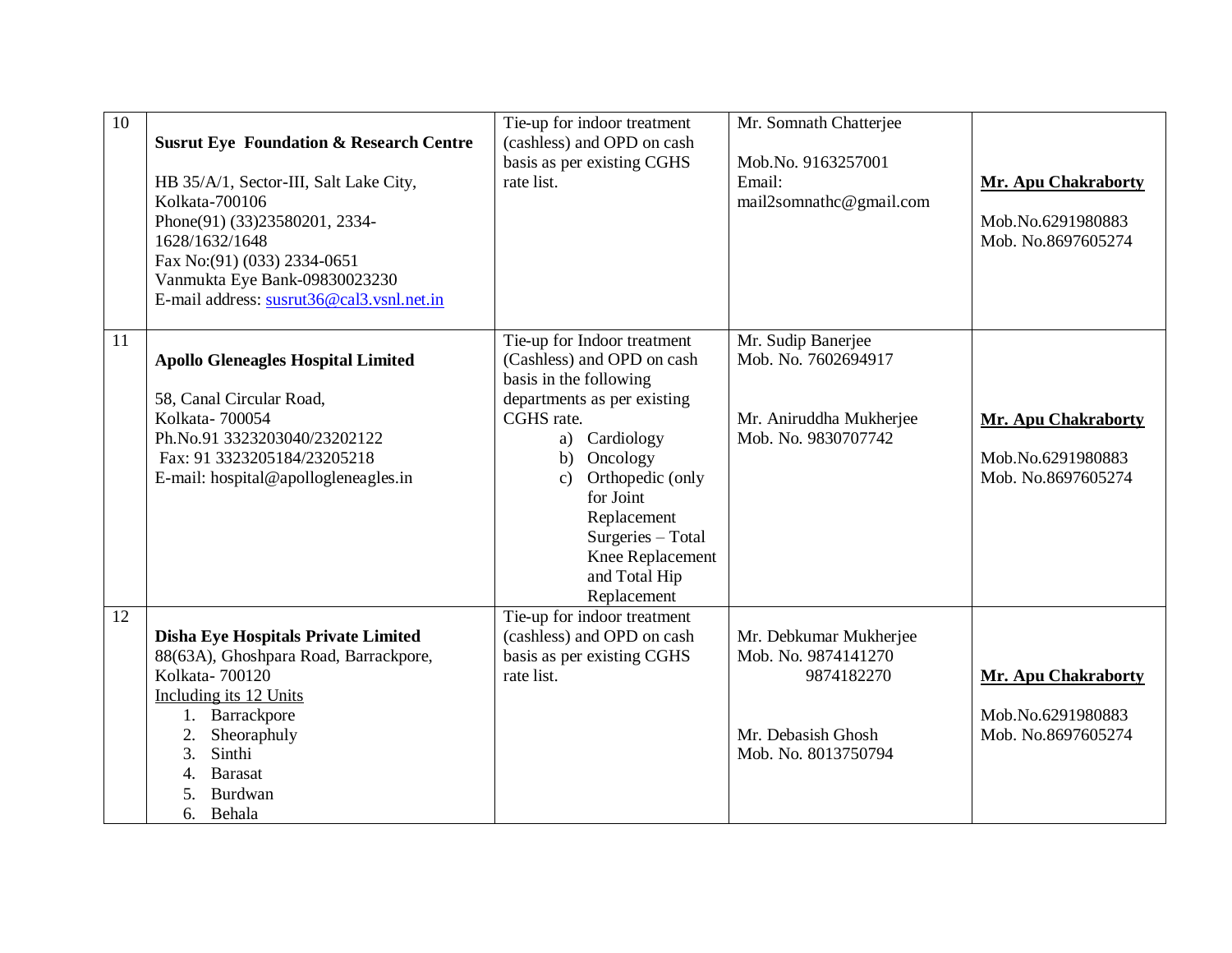|    | 7.<br>Durgapur<br>8.<br>Mourigram<br><b>VIP Road</b><br>9.<br>10. Barhempur<br>11. Siliguri and<br>12. Gariahat                                                                                                                                                                    |                                                                                                                                                                               |                                                                                                                       |                                                                       |
|----|------------------------------------------------------------------------------------------------------------------------------------------------------------------------------------------------------------------------------------------------------------------------------------|-------------------------------------------------------------------------------------------------------------------------------------------------------------------------------|-----------------------------------------------------------------------------------------------------------------------|-----------------------------------------------------------------------|
| 13 | <b>Desun Hospital</b><br>Desun Hospital Kasba Golpark, E.M.Bypass,<br>Kolkata-700107<br>$\&$<br>Desun Hospital, Siliguri<br>Medical College Road, Siliguri.<br>Ph.: 033-71-222-000<br>Fax: 2443-9003/2443-5050<br>email: desun@desunhospital.com<br>website: www.desunhospital.com | Tie-up for indoor treatment<br>(cashless) and OPD on cash<br>basis as per existing CGHS<br>rate list. Indoor treatments are<br>available in all specialties<br>except Dental. | Mr. Nityananda Pramanik<br>Mob.No.8335062494<br>Mr. Sourav Dutt<br>Mob No.9123089330<br>Email:javed@desunhospital.com | <b>Mr. Apu Chakraborty</b><br>Mob.No.6291980883<br>Mob. No.8697605274 |
| 14 | <b>GD HOSPITAL &amp; DIABETES INSTITUTE</b><br>139A, Lenin Sarani, Kolkata-700013<br>Tel:+91 33 3987-3987, 2225-5032/33<br>Fax:+91 33 22251115<br>Email: info@gddihealthcare.com<br>Website: www.gddihealthcare.com                                                                | Tie-up for indoor treatment<br>(cashless) and OPD on cash<br>basis as per existing CGHS<br>rate list. Indoor treatments are<br>available in all specialties<br>except Dental. | Mr.Debashis Ghosh<br>Mob. No-7003193148<br>Mr.Abhijit Sen<br>8100921892                                               | <b>Mr. Apu Chakraborty</b><br>Mob.No.6291980883<br>Mob. No.8697605274 |
| 15 | Priyamvada Birla Aravind Eye Hospital<br>10, Dr. U N Brahmachari Street, Kolkata-<br>700017<br><b>AND</b><br>Priyamvada Birla Aravind Eye Hospital                                                                                                                                 | Tie-up for indoor treatment<br>(cashless) and OPD on cash<br>basis as per existing CGHS<br>rate list.                                                                         | Ms. Rituparna Guha<br>Mob. No. 9051256685<br>Email:<br>rituparnaguha1991@gmail.com                                    | <b>Mr. Apu Chakraborty</b><br>Mob.No.6291980883<br>Mob. No.8697605274 |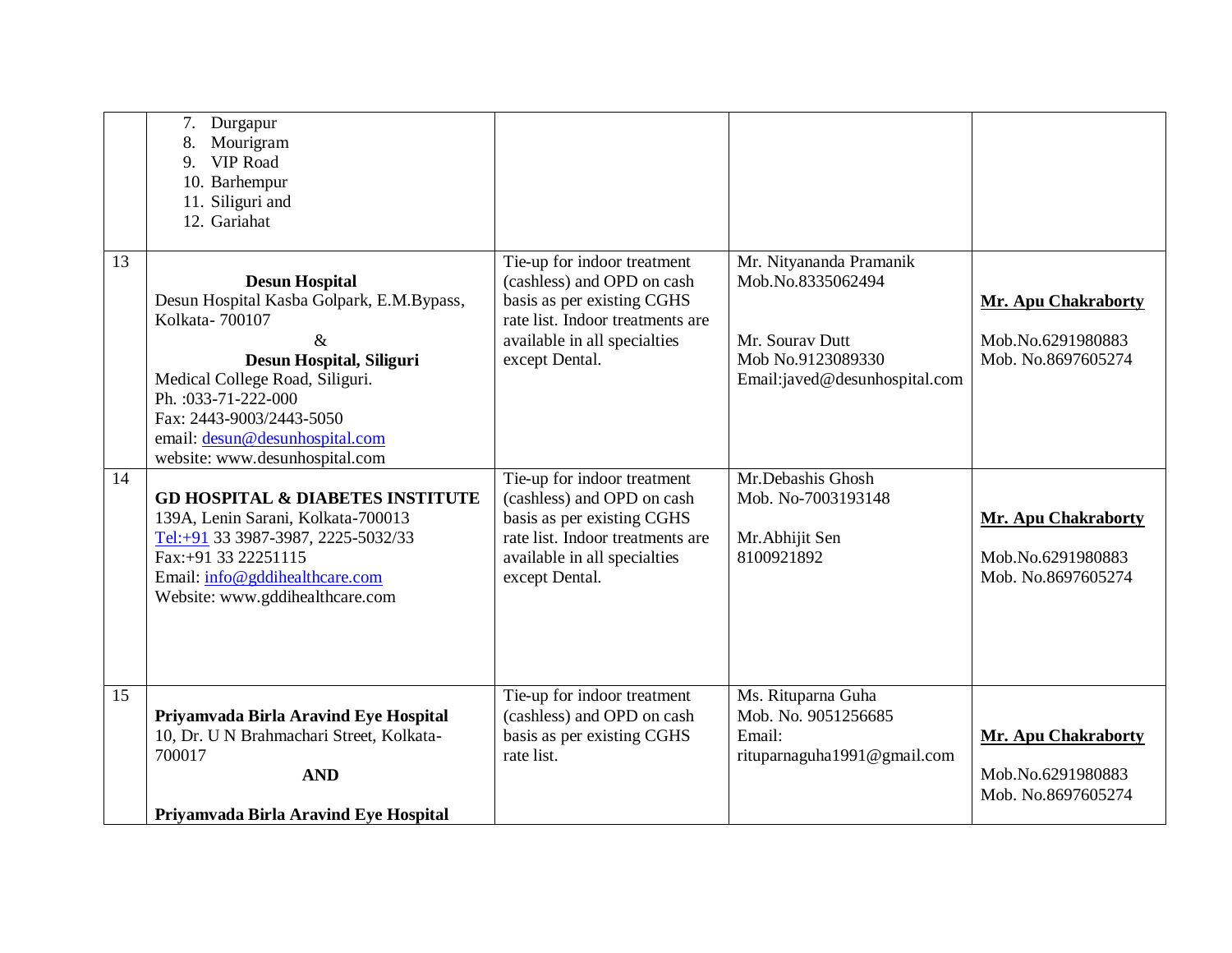|    | <b>Durgapur</b><br>Plot-UCP-019, Urvashi Commercial Centre,<br>Phase-II, Ambedkar Sarani, City Centre<br>Durgapur -713216<br>Email: corporateaffairs@birlaeye.org                                                                                              |                                                                                                                                                                                                         |                                                                                       |                                                                       |
|----|----------------------------------------------------------------------------------------------------------------------------------------------------------------------------------------------------------------------------------------------------------------|---------------------------------------------------------------------------------------------------------------------------------------------------------------------------------------------------------|---------------------------------------------------------------------------------------|-----------------------------------------------------------------------|
| 16 | AMRI MEDICAL CENTRE,<br>Ophthalmology<br>97A, Southern Avenue, opposite Lake Stadium,<br>Lake Market, Kalighat, Kolkata-700029                                                                                                                                 | Tie-up for indoor treatment<br>(cashless) and OPD on cash<br>basis as per existing CGHS<br>rate list.                                                                                                   | Mr. Anil Malawat<br>Mob. No.9831037556                                                | Mr. Apu Chakraborty<br>Mob.No.6291980883<br>Mob. No.8697605274        |
| 17 | PEERLESS HOSPITEX HOSPITAL AND<br><b>RESEARCH CENTRE LIMITED</b><br>360, Panchasayar, Kolkata-700094<br>Phone: 033-4011 1222, 2462<br>2394/2462/0071-73<br>Fax: 033-2462 0692, E-mail:<br>ph.enquiry@peerlesshospital.com<br>Website: www.peerlesshospital.com | Tie-up for indoor treatments<br>(IPD) on cashless basis<br>(excluding Dental, Eye $\&$<br>Neuro Services) and OPD on<br>cash basis as per existing<br>CGHS rate list (except OPD<br>consultation fees). | Mr. Saptarshi Ghosh<br>Mob. No.8017554024<br>Smt. Tanusree Ali<br>Mob. No.9140111222  | Mr. Apu Chakraborty<br>Mob.No.6291980883<br>Mob. No.8697605274        |
| 18 | <b>HCG EKO CANCER CENTRE</b><br>Plot No. DG-4, Premises-03-358, Near DSP,<br>New Town, Kolkata - 700156<br>Ph No. +91 3361350000<br>Website: hcgoncology.com<br>www.hcgel.com<br>queries.hcgeko@hcgoncology.com                                                | Tie-up for indoor treatment<br>(IPD) on Cashless basis and<br>OPD on cash basis as per<br>existing CGHS Kolkata Rate<br>list.                                                                           | Mr. Avijit Bar<br>Mob.No.-7001859261<br>Mr. Subhadeep Banerjee<br>Mob. No.-9831658811 | <b>Mr. Apu Chakraborty</b><br>Mob.No.6291980883<br>Mob. No.8697605274 |
| 19 | <b>B. P. PODDAR HOSPITAL MEDICAL</b><br><b>RESEARCH LTD</b><br>71/1, Humayun Kabir Sarani, New Alipore,<br>Block-G, Kolkata-700053<br>Ph.no. 033-4022-6000 / 8585035846                                                                                        | Tie-up for indoor treatment<br>(IPD) on Cashless basis and<br>OPD on cash basis as per<br>existing CGHS Kolkata Rate<br>list.                                                                           | Mr.Sanjoy Chakraborty<br>Mob No. 9830760024<br>Mr. Atanu Ghosh<br>Mob No.9051846234   | <b>Mr. Apu Chakraborty</b><br>Mob.No.6291980883<br>Mob. No.8697605274 |